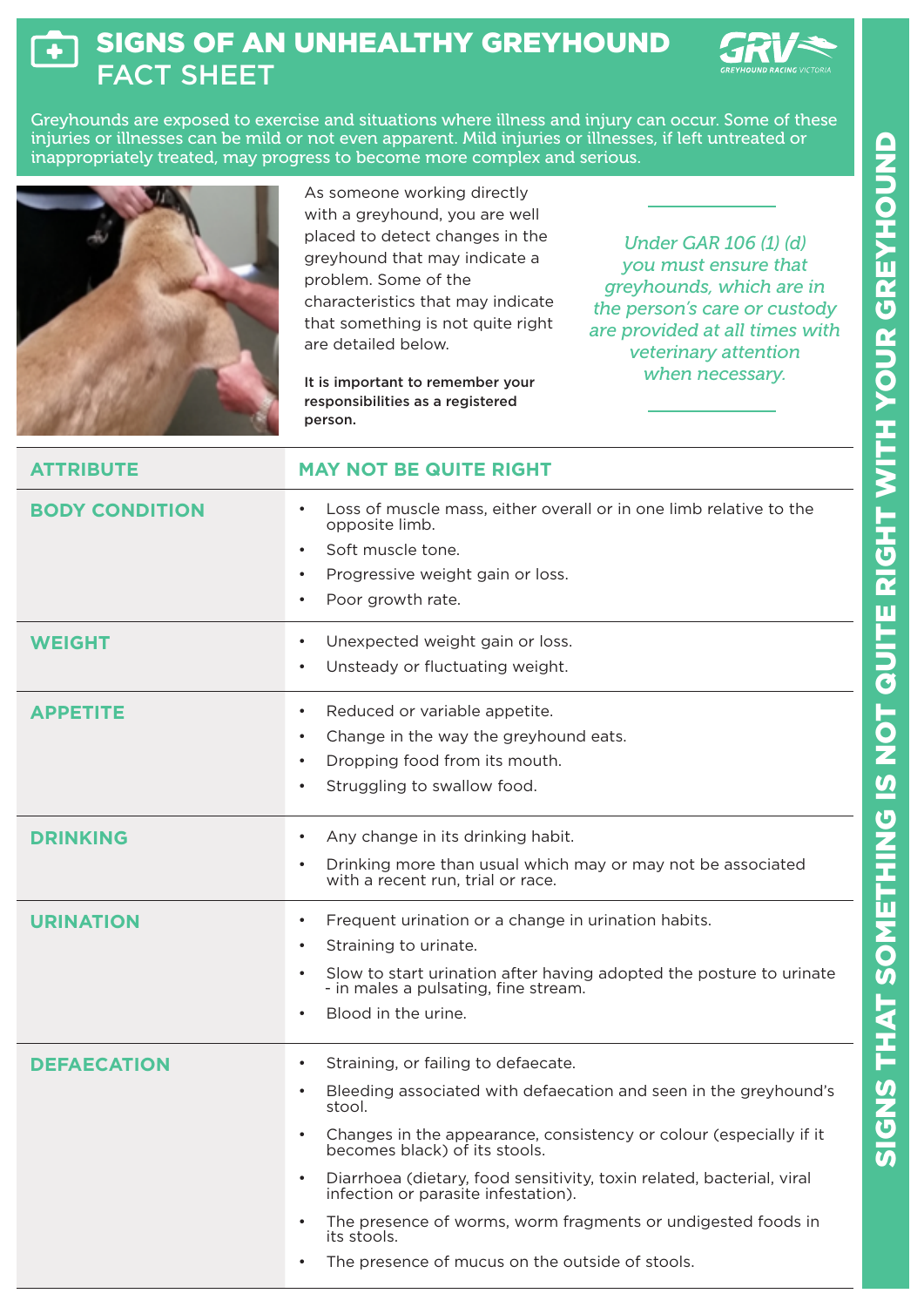| <b>SKIN</b>  | A dull coat lacking lustre with reduced sheen.<br>$\bullet$<br>Flaky skin.<br>$\bullet$<br>Hair loss, including; Overall thinning or Patchy hair loss<br>$\bullet$<br>Sore or weeping skin<br>$\bullet$<br>Prolonged skin 'tenting' when lifted. Tented skin is a sign of<br>$\bullet$<br>dehydration.<br>Presence of external parasites (fleas/ticks).<br>$\bullet$<br>Pressure sores.<br>٠<br>Grazes and lacerations.<br>$\bullet$<br>Bite wounds.<br>$\bullet$<br>Skin growths such as skin tumours or papillomas.<br>$\bullet$<br>Grass seeds.                       |
|--------------|--------------------------------------------------------------------------------------------------------------------------------------------------------------------------------------------------------------------------------------------------------------------------------------------------------------------------------------------------------------------------------------------------------------------------------------------------------------------------------------------------------------------------------------------------------------------------|
| <b>EYES</b>  | Cloudy eyes.<br>$\bullet$<br>Reddened eyes.<br>٠<br>Squinting.<br>$\bullet$<br>Increased blinking, especially if involving one eye.<br>$\bullet$<br>Changes to the surface of the cornea in the eye (such as<br>$\bullet$<br>bluish-white hue, blood vessel infiltration, pigmentation or white<br>patches).<br>Presence of blood within the eye.<br>$\bullet$<br>Swollen or inflamed or crusty eyelid(s).<br>$\bullet$<br>Hair loss around the eye(s).<br>$\bullet$<br>Eyes that are highly reflective at night.<br>٠                                                   |
| <b>EARS</b>  | Ear(s) painful to the touch.<br>٠<br>Reddened ear flap(s) or ear canals.<br>$\bullet$<br>Discharge from the ear canal(s).<br>$\bullet$<br>Blood coming from the ear canal(s).<br>$\bullet$<br>Crusty or bleeding edges of the ear flap(s).<br>$\bullet$<br>Abrasions/lacerations/bite wounds to the ear flaps.<br>$\bullet$                                                                                                                                                                                                                                              |
| <b>MOUTH</b> | Pain when examining or opening the mouth.<br>٠<br>Abrasions, lacerations or swelling.<br>$\bullet$<br>Bite wounds to the lips.<br>$\bullet$<br>Tooth wear or crown fractures.<br>$\bullet$<br>Tartar and calculus accumulation on the teeth.<br>$\bullet$<br>Rotten teeth.<br>$\bullet$<br>Gum redness or receding gums.<br>$\bullet$<br>Lacerations within the mouth.<br>$\bullet$<br>Sores on the roof of the mouth.<br>$\bullet$<br>Tongue lacerations or tongue trauma (bite wounds).<br>$\bullet$<br>Blood in the mouth.<br>$\bullet$<br>Drooling excessively.<br>٠ |